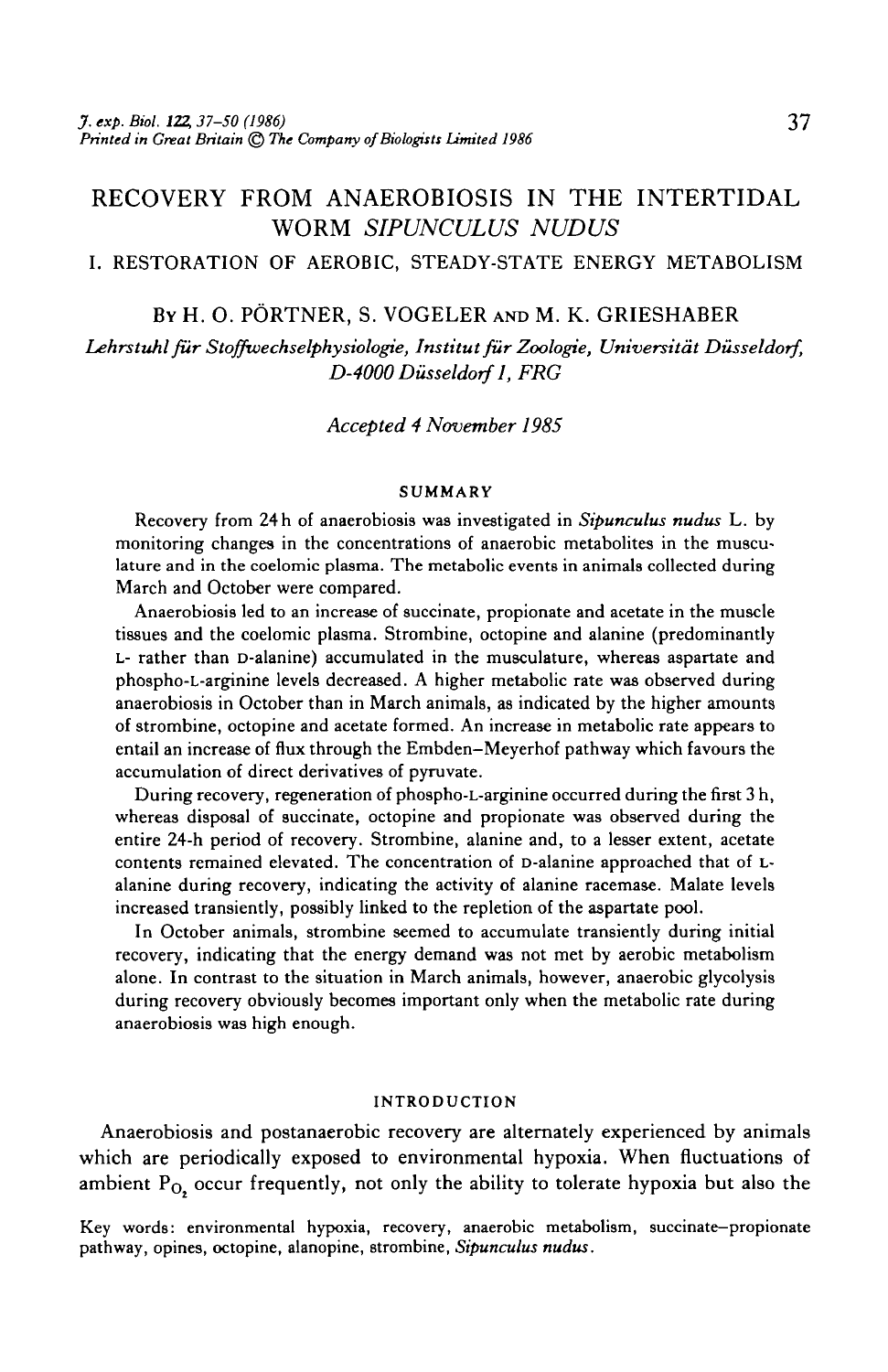rapid return to aerobic homeostasis may become essential for survival. Tolerance of hypoxia is greatest in animals which are able to reduce drastically their energy requirements during anaerobiosis and which possess efficient mechanisms of energy production. This has been demonstrated in marine intertidal invertebrates, which are able to endure anaerobiosis for days; firstly due to the reduction of energy expenditure, as in *Mytilus edulis* (de Zwaan & Wijsman, 1976; Shick, de Zwaan & de Bont, 1983), and secondly due to efficient pathways regenerating ATP. Modes of energy production during environmental hypoxia in marine invertebrates include phosphagen degradation as well as the exploitation of the succinate-propionate pathway and of anaerobic glycolysis with lactate and/or opine formation (for reviews see Grieshaber, 1982; Livingstone, 1982).

Restoration of the aerobic steady-state after exposure to hypoxia requires disposal of accumulated end-products and replenishment of high energy phosphates, which has been demonstrated for *Arenicola marina* and *Mytilus edulis* as typical inhabitants of the intertidal zone (Portner, Surholt & Grieshaber, 1979; Zurburg, de Bont & de Zwaan, 1982; for a review see Ellington, 1983). Disposal of anaerobic metabolites, however, does not always start immediately after the onset of postanaerobic exposure to normoxia. Anaerobic glycolysis, as evidenced by strombine accumulation, has been shown to contribute to ATP production during initial recovery in *Mytilus edulis* (de Zwaan *et al.* 1983). In fact de Zwaan *et al.* (1983) have suggested that the main functional role of strombine accumulation in *Mytilus edulis* is to meet the elevated energy demands during postanaerobic recovery.

The present study was designed to investigate postanaerobic recovery after 24 h of environmental hypoxia in *Sipunculus nudus,* which is a cosmopolitan species widely distributed in marine sandy sediments (Hérubel, 1907). In this habitat, the animals may undergo irregular periods of hypoxia during digging and feeding in the substratum without building an elaborate, permanent burrow (Hérubel, 1907; Hyman, 1957). When living in the intertidal zone the worm can be regularly exposed to periods of hypoxia, which are of maximum duration at spring tides. Hypoxia may also be induced by wave action when the animals are buried by the sand.

*Sipunculus nudus* survives environmental hypoxia by generating ATP from the utilization of phospho-L-arginine and the formation of succinate, propionate and acetate from aspartate and glycogen. Of the opines, strombine is accumulated mainly during the early phase of environmental hypoxia. The involvement of alanopine is negligible, whereas octopine may become important during exercise (Portner *et al.* 1984).

In this paper, attention is focused on the restoration of aerobic homeostasis in energy metabolism. The time course of changes in metabolite concentrations was monitored during recovery following 24 h of anaerobiosis and the degree of metabolic changes compared in animals collected in spring and autumn. Thus a possible anaerobic contribution to ATP production during recovery could be investigated in animals exhibiting different metabolic rates. A companion paper (Pörtner, Vogeler & Grieshaber, 1986) deals with gas exchange and acid-base regulation during the same experiments.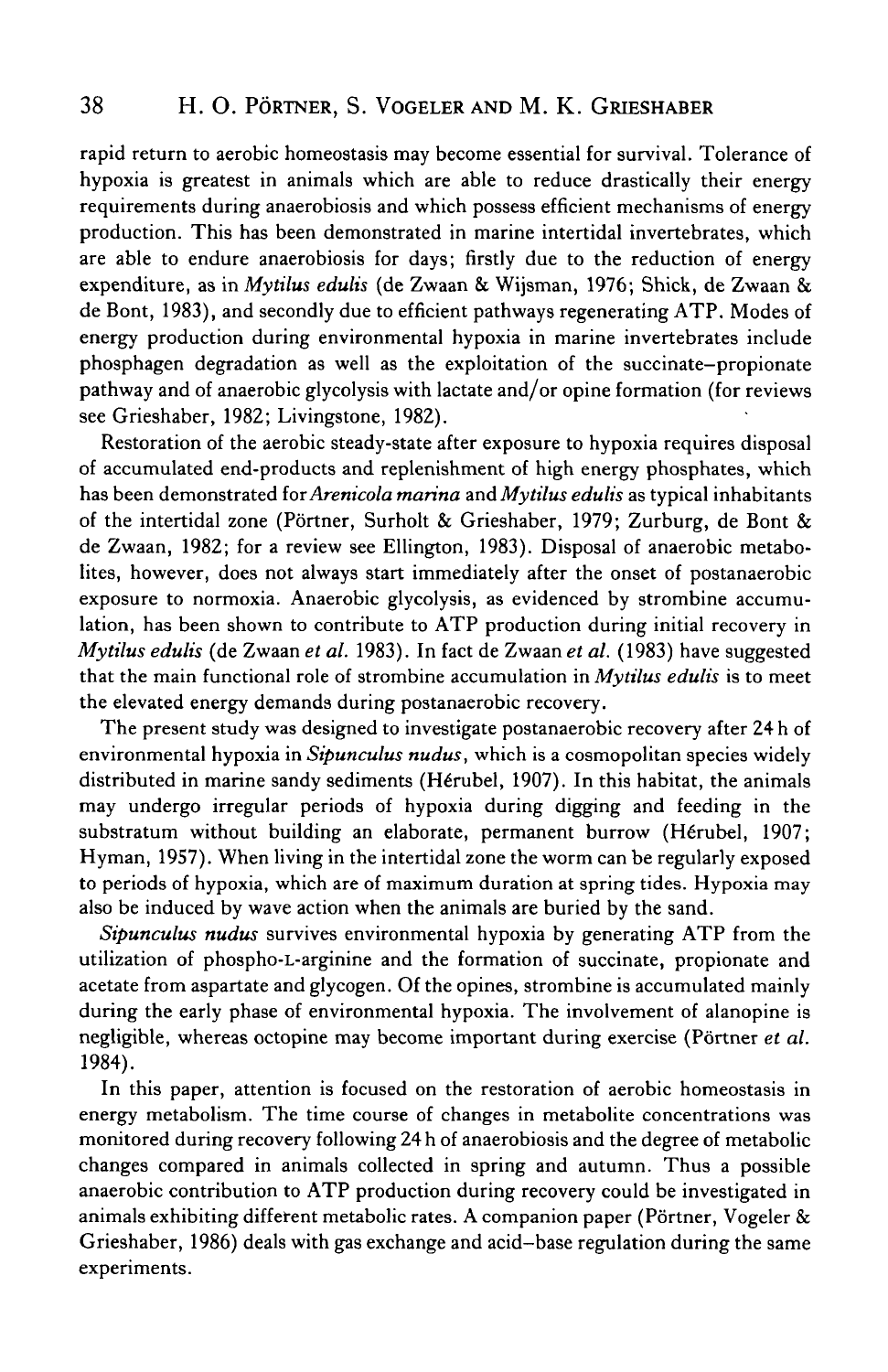### **MATERIALS AND METHODS**

#### *Animals*

Small specimens (7-12g) of *Sipunculus nudus* were dug out near the low-water line of intertidal flats at Morgat, Brittany, France, in October 1982 and March 1984. The animals were kept for several weeks in tanks which contained a bottom layer of sand (10-20 cm) from the worms' original habitat and which were circulated with artificial sea water at 10—15°C.

### *Experimental procedure*

Prior to the experiments the animals were catheterized by introducing a PE 60 tubing (total length approximately 75 cm) into the body cavity by puncture of the posterior end of the body. The tubing was secured by the application of cyanoacrylate glue (no. 7432, Bostik GmbH, Oberursel, FRG; Histidin blue, Braun Melsungen, FRG). The cannulated animals were placed in darkened tanks containing 141 of aerated artificial sea water but no sand, thermostatted to 15°C. Exclusion of light helped to minimize the muscular activity of the animals. After 24 h of acclimatization at normoxia, hypoxic conditions ( $P<sub>O</sub> < 3$  Torr) were induced by continuous bubbling of the water with normocapnic nitrogen  $(0.03\%$  CO<sub>2</sub> in pure  $N_2$ ) provided by gas mixing pumps (Type M 303/a-F, Wösthoff, Bochum, FRG). Hypoxic incubation was continued for 24h. Subsequently, normoxic conditions were restored by vigorous aeration of the water, which led to an increase of water  $P_{\Omega}$  above 100 Torr within 15-30 min. After the acclimatization period, 24 h of anaerobiosis and various periods of postanaerobic recovery, metabolite concentrations were determined in the musculature and pH (pH<sub>e</sub>),  $P_{CO_2}$ ,  $P_{O_2}$  and metabolite concentrations were measured in coelomic fluid samples. In addition, intracellular pH was measured in the musculature of small animals collected in March.

For the procedure and results of pH,  $P_{CO_2}$  and  $P_{O_2}$  determinations see Pörtner *etal.* (1986).

#### *Analysis of metabolites*

At the end of each experiment, coelomic fluid was withdrawn anaerobically *via* the indwelling catheter. The March animals were dissected quickly in the dorso-ventral plane. The left or right half of the musculature (body wall musculature and two of four introvert retractor muscles, introvert excluded) of each animal was freezeclamped (Wollenberger, Ristau & Schoffa, 1960), whereas the remaining half was utilized for pHj analysis (Portner *et al.* 1986). From October animals the whole body wall musculature (introvert excluded) was employed for the analysis of metabolites. The frozen tissue was extracted according to Beis & Newsholme (1975). Coelomic plasma, which was obtained after centrifugation of coelomic fluid (for 1 min at 1000 g), was extracted according to Pörtner *et al.* (1984).

The concentrations of L-alanine, D-alanine, malate and aspartate were estimated enzymatically using standard procedures (Bergmeyer, 1974). Succinate was analysed enzymatically according to Michal, Beutler, Lang & Guenter (1976). Enzymatic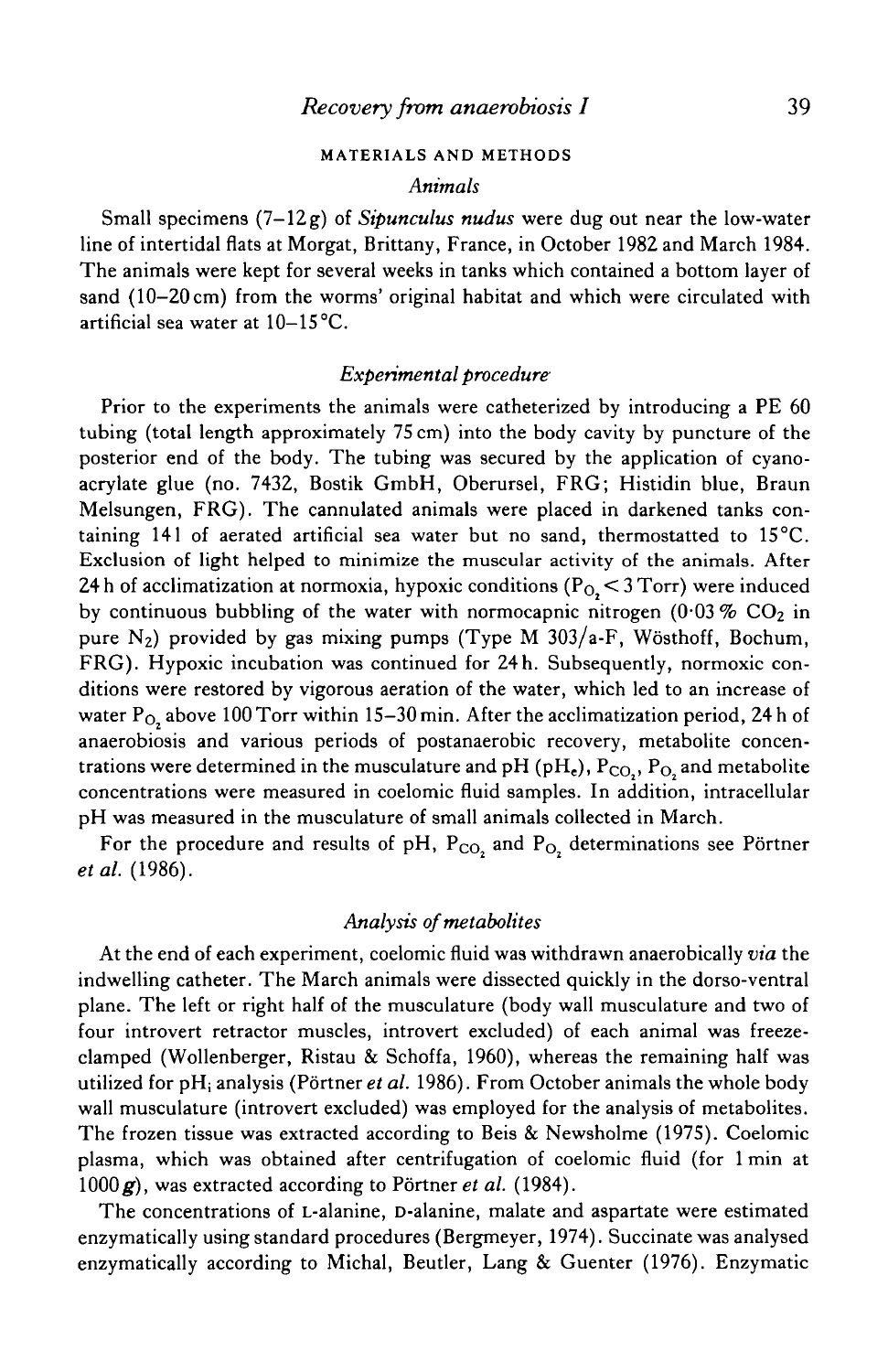## 40 H. O. PÖRTNER, S. VOGELER AND M. K. GRIESHABER

determinations of phospho-L-arginine, L-arginine and octopine followed the procedure of Grieshaber, Kronig & Koormann (1978). The concentrations of strombine, alanopine, acetate and propionate were estimated by high pressure liquid chromatography (Siegmund & Grieshaber, 1983; Portner *et al.* 1984). The significance of differences was tested for concentration changes in the March animals by the application of Student's f-test.

#### RESULTS

Anaerobiosis over 24 h resulted in a net production of succinate, propionate and acetate as indicated by significant changes in the levels of these compounds in the musculature and/or in the coelomic plasma (Figs 1, 2). Aspartate was depleted in the muscle tissues. The accumulation of malate was not significant. It was predominantly L- rather than D-alanine that increased in concentration (Fig. 3). Phospho-L-arginine was transphosphorylated (Table 1), resulting in a significant decrease in the ratio of phospho-L-arginine to L-arginine plus phospho-L-arginine (Fig. 4). The fact that the decrease in the phospho-L-arginine level during anaerobiosis (Table 1) is insignificant is interpreted to be due to the high scatter of the sum of L-arginine derivatives. Strombine accumulated as the main end-product of anaerobic glycolysis, the final level being four to five times as high as the content of octopine (Fig. 4). Alanopine levels remained below  $0.2 \mu$ molg<sup>-1</sup> fresh weight. D- and L-lactate are known not to be formed during anaerobiosis in *Sipunculus nudus* (Portner *et al.* 1984). No change was found in the levels of the adenylates and, consequently, in the energy charge.

During recovery from anaerobiosis, replenishment of the phospho-L-arginine pool and disposal of most of the anaerobic end-products were observed. Within 3-6 h of recovery the phospho-L-arginine pool had been regenerated (Fig. 4; Table 1), and octopine and succinate had returned to near control levels in the muscle (Figs 1, 2, 4). Strombine, however, was not metabolized during 24 h of recovery.

The succinate content approached control values by 6 h of recovery in the tissues and by 12-24h in the coelomic plasma (Figs 1,2). The volatile fatty acid propionate was removed from the coelomic plasma by 6-12 h of recovery. In the muscle tissues, propionate approached control levels within 24 h. The level of acetate changed only slightly in the musculature; observed differences were not always significant. Acetate was significantly accumulated, however, in the plasma. A decrease in plasma acetate concentration was not observed until after 12 h of recovery (Figs 1, 2). Aspartate levels remained low during 1 h of recovery but then reached control levels within 6h (Fig. 3). The sum of D- and L-alanine levels remained elevated during 24 h of recovery. D-alanine was found to increase during recovery, whereas L-alanine decreased, approaching D-alanine levels after 24 h. Malate concentration rose transiently during 1 h of recovery, reaching a maximum value of  $0.28 \pm 0.14 \mu$ molg<sup>-1</sup> fresh weight (Fig. 3).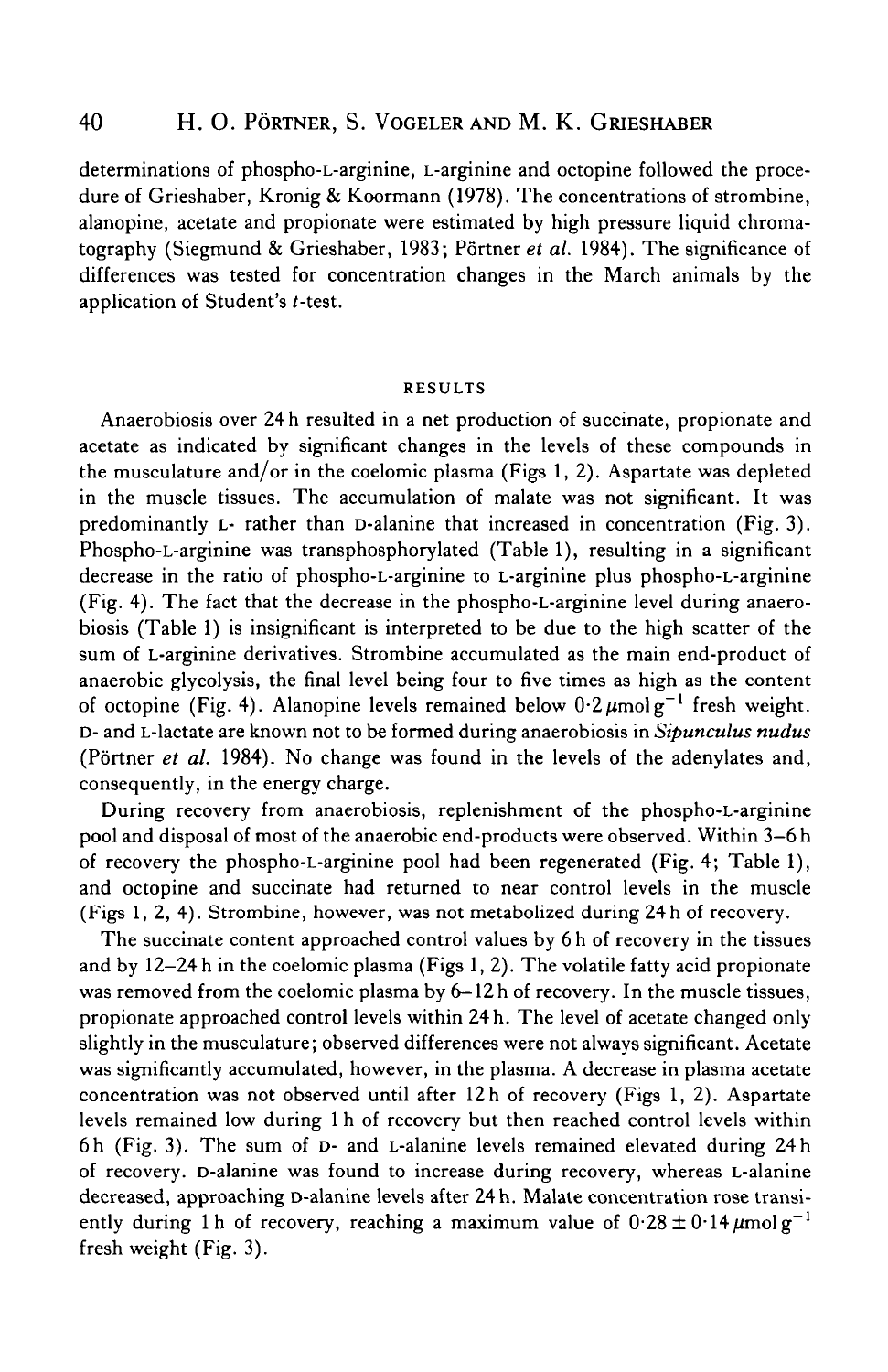## *Recovery from anaerobiosis I* **41**

### *Comparison of March and October animals*

In another experiment, metabolite levels and extracellular acid-base status (see Pörtner et al. 1986) were investigated at the same temperature of 15°C in small animals collected during October. For comparison with the above data, which were obtained from small animals collected in March, the levels of various metabolites in the body wall musculature and the coelomic plasma of October animals are compiled in Table 2. Strombine was found to accumulate from 4.4 to  $12.8 \mu$ molg<sup>-1</sup> fresh weight and reached  $17.9 \mu \text{molg}^{-1}$  fresh weight after 1h of recovery. The accumulation during recovery, however, can only be described as a trend, because of the high scatter of the two replicates. During the 24 h of recovery the strombine level did not fall below control values. The octopine content also changed during



Fig. 1. Levels of succinate, propionate and acetate in the muscle tissues of specimens of *Sipunculus nudus* (collected in March) during recovery after 24 h of experimental anaerobiosis. N, normoxia; A, anaerobiosis;  $\bar{x} \pm \bar{s}$ .D.,  $N = 5$ ; March animals). A star (\*) indicates significance of deviation from normoxic control values  $(P < 0.05)$ .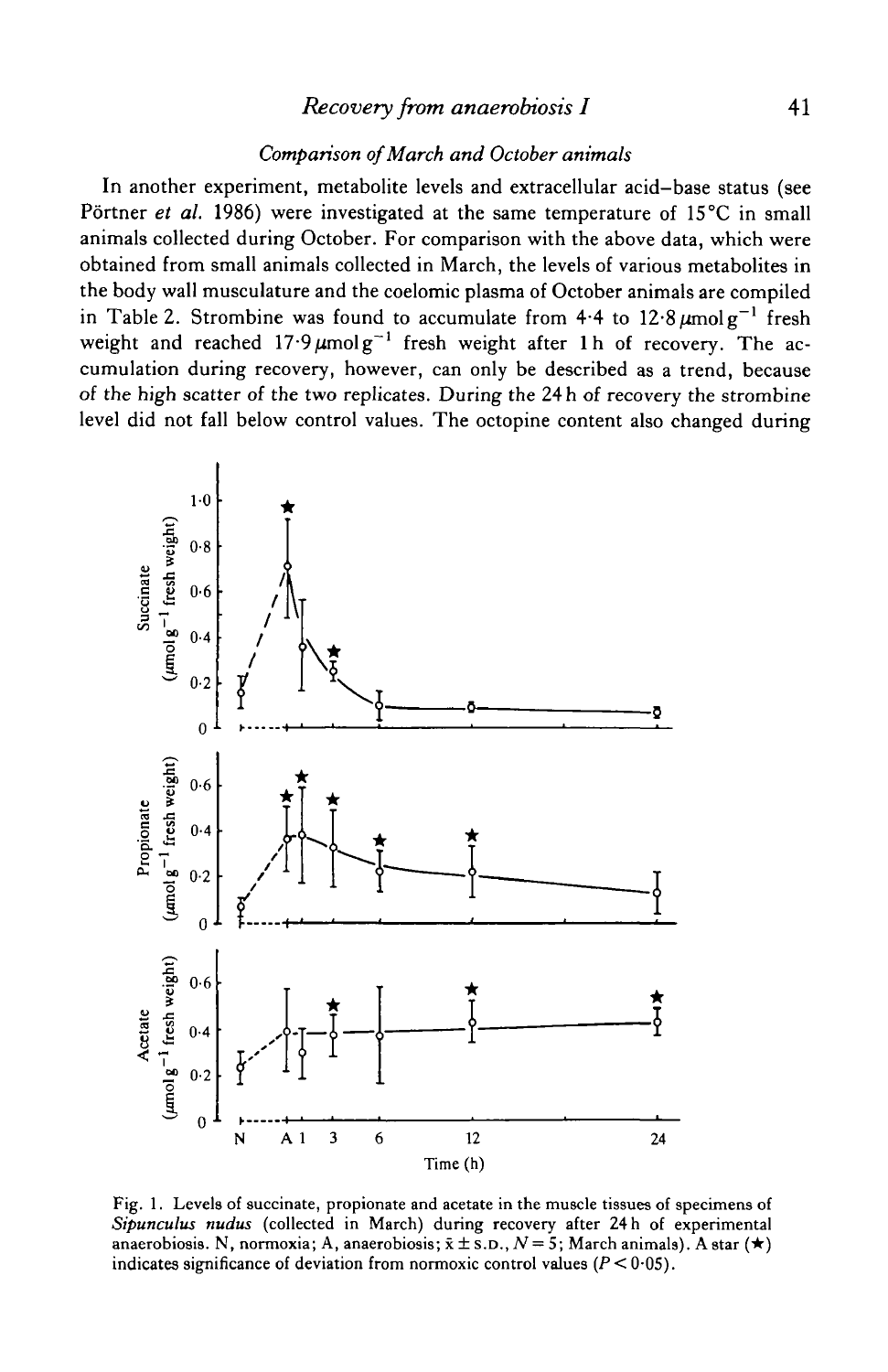

Fig. 2. Concentrations of succinate, propionate and acetate determined in the coelomic plasma during recovery following 24 h of experimental anaerobiosis (N, A,  $\star$ , see Fig. 1;  $\bar{x} \pm$  S.D.,  $N = 5$ ; March animals).

Table 1. Levels ( $\mu$ molg<sup>-1</sup> fresh weight) of phospho-L-arginine and L-arginine and *the sum of L-arginine derivatives (phospho-L-arginine, L-arginine, octopine) in the musculature during recovery following 24h of anaerobiosis (* $\bar{x} \pm$  *s.p., N = 5, March animals)*

|                 | Phospho-L-arginine | L-Arginine                  | L-Arginine derivatives |
|-----------------|--------------------|-----------------------------|------------------------|
| Normoxia        | $33.0 \pm 12.8$    | $5.8 \pm 1.9$               | $38.8 \pm 14.6$        |
| Anaerobiosis    | $27.2 \pm 5.3$     | $20.1 \pm 5.9$ *            | $48.2 \pm 4.9$         |
| Recovery        |                    |                             |                        |
| 1 h             | $25.8 \pm 5.1$     | $11.6 \pm 3.9$ <sup>*</sup> | $37.6 \pm 3.2$         |
| 3 h             | $33.1 \pm 16.9$    | $10.5 \pm 8.5$              | $43.9 \pm 18.3$        |
| 6 h             | $25.2 \pm 8.2$     | $6.4 \pm 3.3$               | $31.6 \pm 10.6$        |
| 12 <sub>h</sub> | $31.9 \pm 6.1$     | $7.9 \pm 1.4$               | $39.5 \pm 6.0$         |
| 24h             | $29.4 \pm 10.7$    | $6.9 \pm 1.8$               | $36.4 \pm 10.2$        |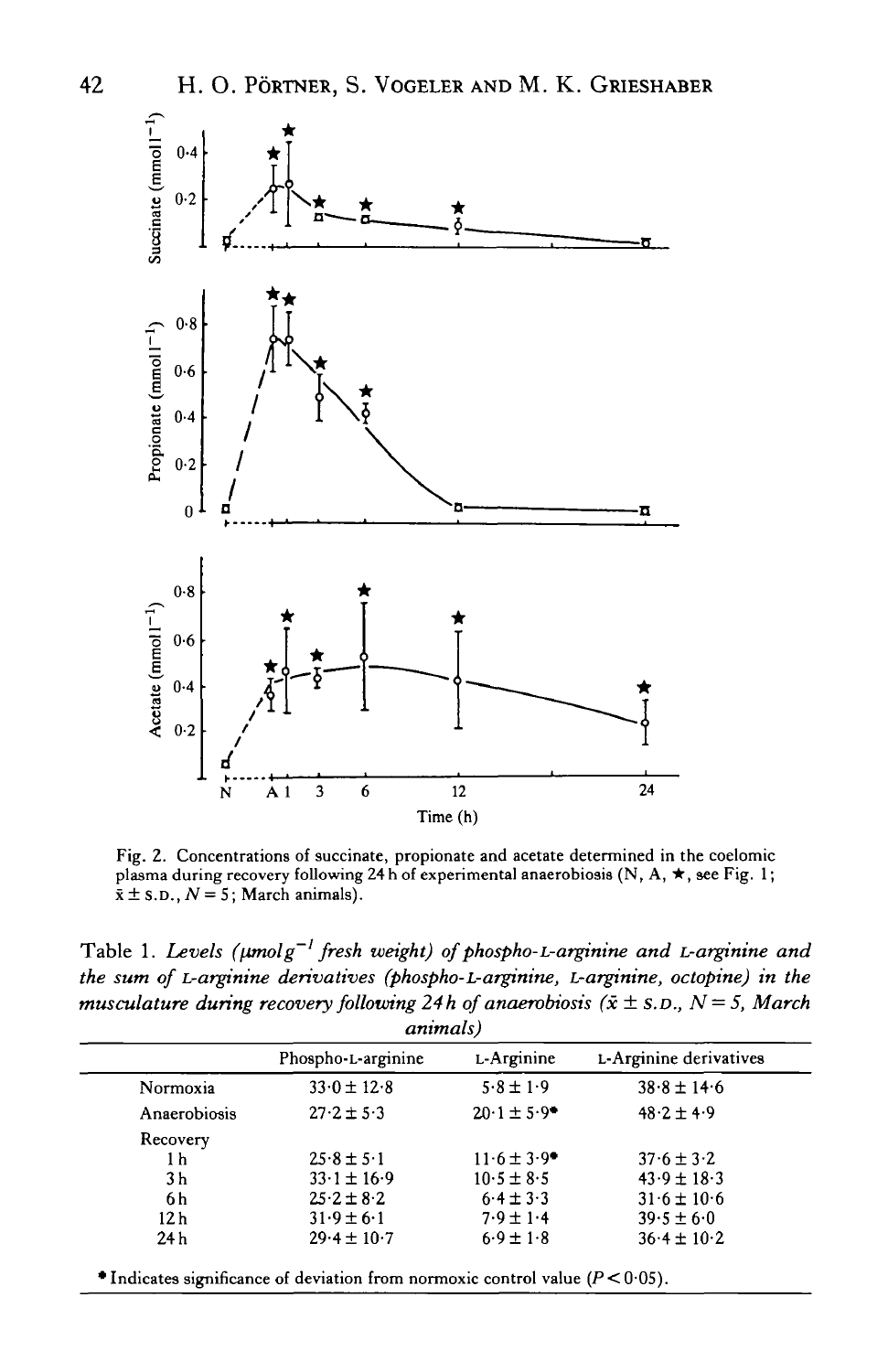anaerobiosis from 1.0 to 6.7  $\mu$ molg<sup>-1</sup> fresh weight and fell only slightly during the subsequent recovery period. During anaerobiosis, succinate, propionate and acetate reached levels of  $0.6$ ,  $0.6$  and  $0.8\,\mu\mathrm{mol\,g}^{-1}$  fresh weight, respectively, in the musculature, and concentrations of  $0.5, 1.0$  and  $1.3$  mmol  $1^{-1}$  in the coelomic plasma. The pattern of concentration changes during subsequent recovery was essentially the same as described above.

#### DISCUSSION

In contrast to species *like Arenicola marina* and *Mytilus edulis, Sipunculus nudus* may not be classified as being exclusively specialized to live in the intertidal zone. These sipunculids are widely distributed in marine sandy sediments at various



Fig. 3. Levels of aspartate, malate and alanine extracted from the muscle tissue after 24 h of anaerobiosis and different periods of recovery (N, A,  $\star$ , see Fig. 1;  $\bar{x} \pm$  s.d.,  $N = 5$ ; March animals).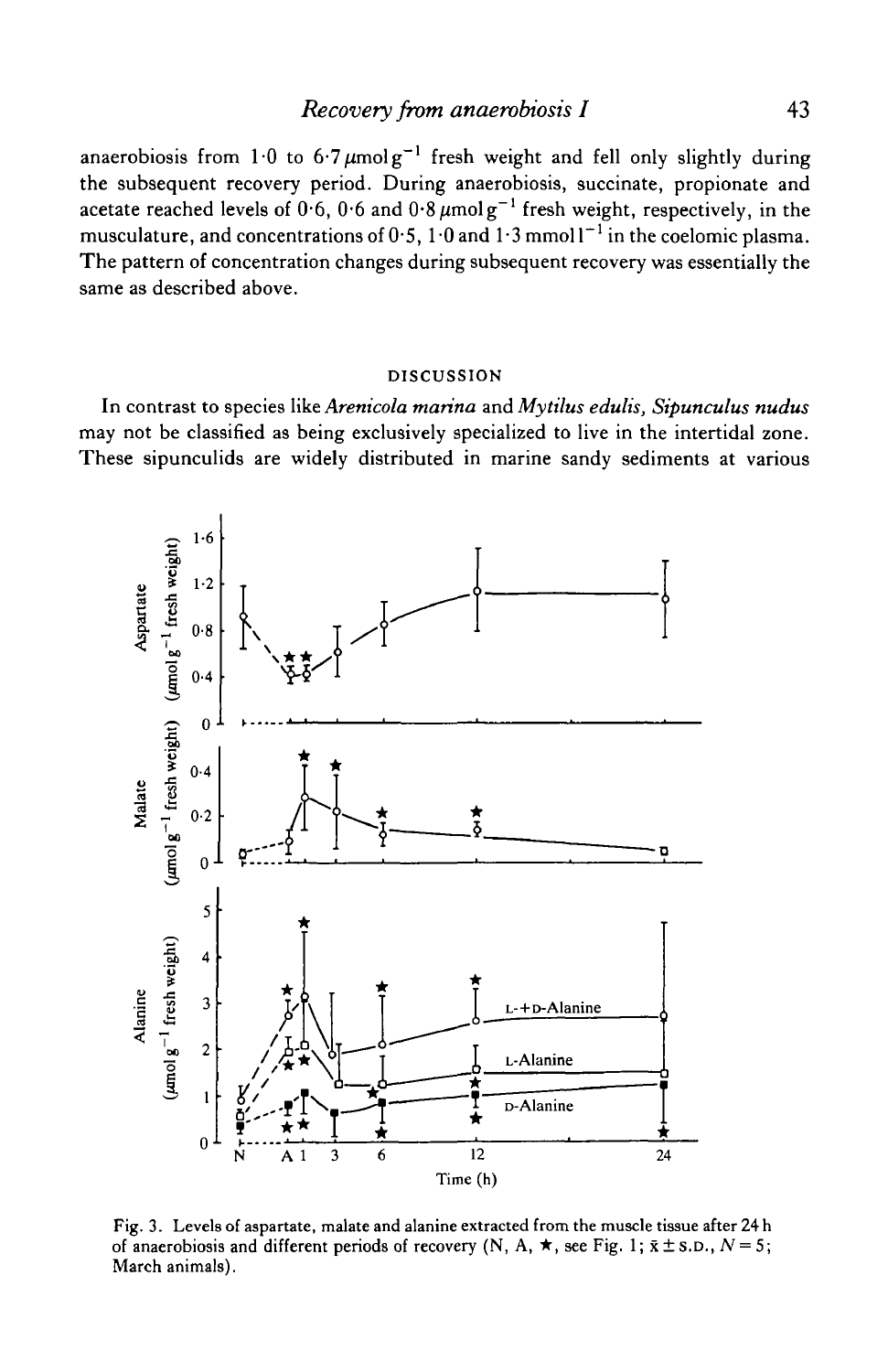

Fig. 4. Levels of strombine and octopine, and ratio of phospho-L-arginine (PLA) to phospho-L-arginine plus L-arginine (L-Arg) contents in the muscle tissue during recovery following 24 h of anaerobiosis (N, A,  $\star$ , see Fig. 1;  $\bar{x} \pm$  s.D.,  $N=5$ ; March animals).

depths. They must cope with hypoxia during spontaneous burrowing, feeding and migration, which all may lead to anaerobiosis. This preadaptation also enables *Sipunculus nudus* to colonize the lower margin of the intertidal zone, where periods of environmental hypoxia are short (2—6 h). A period of 24 h of hypoxia was selected for the present study so that the metabolism during recovery in *Sipunculus nudus* could be compared with that investigated after 24-48 h of anaerobiosis in the intertidal invertebrates *Arenicola marina* (Portner *et al.* 1979) and *Mytilus edulis* (de Zwaan et al. 1983).

It is evident that *Sipunculus nudus,* according to its mode of life, requires longer to regain an aerobic state of metabolism than species which are more specialized for survival in the intertidal zone. The replenishment of the phospho-L-arginine pool, which is of priority for the function of the musculature, required 3–6h of recovery. A faster resynthesis of phosphagen was observed in *Arenicola marina* (84 % within 1 h after 24 h of anaerobiosis, Portner *et al.* 1979) and *Cardium edule* (30 min to 1 h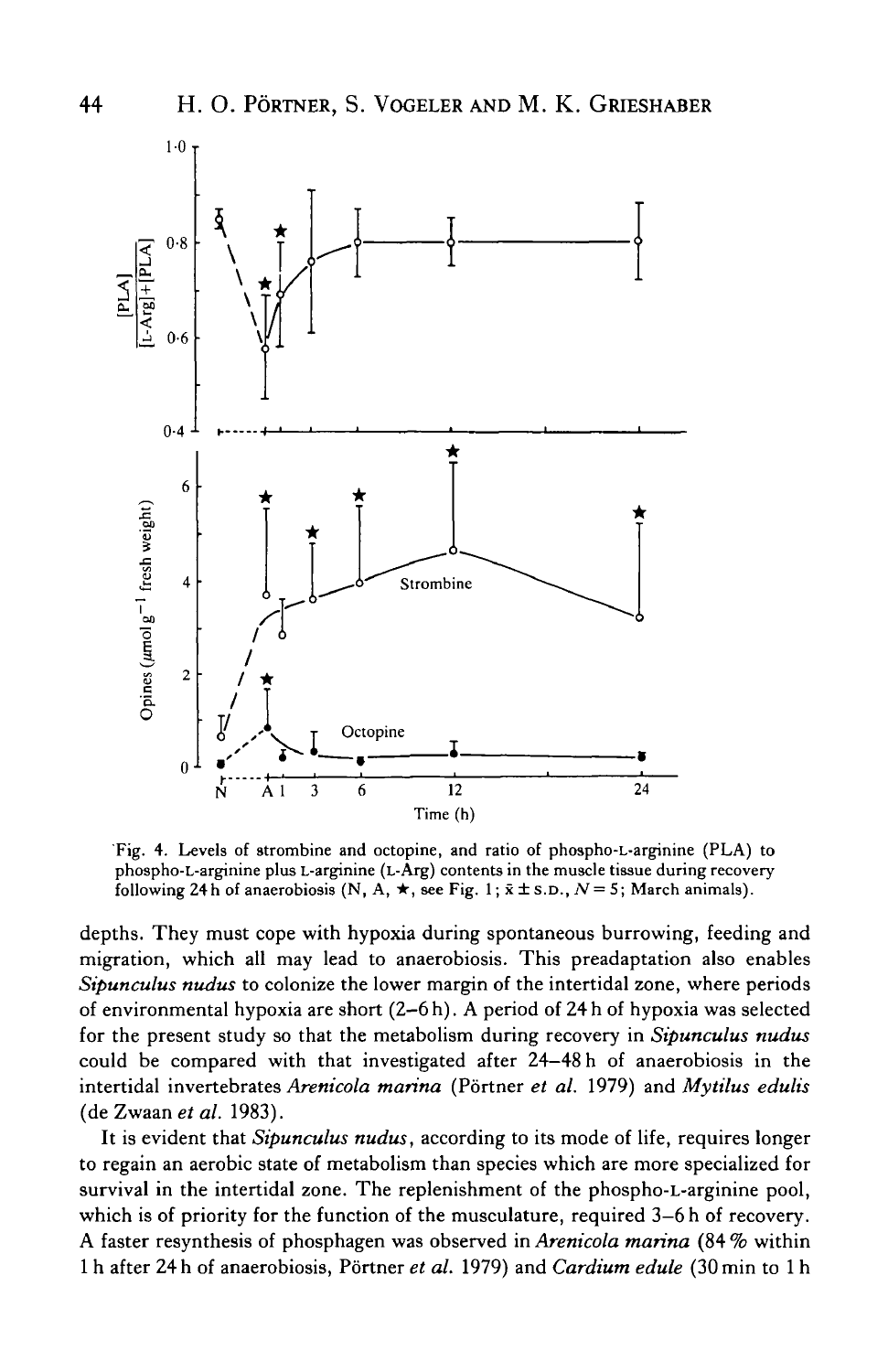| z <sup>-1</sup> fresh weight) of succinate, propionate, acetate, strombine, octopine and the ratio of phospho-L- | inine (L-Arg) plus phospho-L-arginine contents in the musculature (M) and the coelomic plasma (CP) | during recovery after 24h of anaerobiosis |
|------------------------------------------------------------------------------------------------------------------|----------------------------------------------------------------------------------------------------|-------------------------------------------|

|                |                                                                                                        |                      |                          |               |                          |                          |                          |                          | [PLA]                  |
|----------------|--------------------------------------------------------------------------------------------------------|----------------------|--------------------------|---------------|--------------------------|--------------------------|--------------------------|--------------------------|------------------------|
|                | Σ                                                                                                      | පි<br>Succinate      | Propionate<br>Σ          | ට්            | Acetate<br>Σ             | පි                       | Strombine<br>Ξ           | Octopine<br>z            | $[1-Arg] + [PLA]$<br>Σ |
| Normoxia       | (0.02, 0.08)<br>0.05                                                                                   | (0.01, 0.01)<br>0.01 | <0∙02                    | $50 - 05$     | (0.33, 0.39)<br>0.36     | (0.14, 0.40)<br>$0 - 27$ | (4.1, 5.0)<br>$\ddot{+}$ | (0.8, 1.2)<br>$\ddot{ }$ | (0.79, 0.85)<br>0.82   |
| Anaerobiosis   | (0.51, 0.65)                                                                                           | (0.34, 0.58)         | (0.41, 0.83)             | (0.96, 1.02)  | (0.76, 0.86)             | (0.81, 1.69)             | (9.9, 15.7)              | $(+0, 9.5)$              | (0.63, 0.69)           |
|                | 0.58                                                                                                   | 6.46                 | 0.62                     | 0.99          | 0.81                     | 1.25                     | 12.8                     | $6 - 7$                  | 0.66                   |
| Recovery       | (0.38, 0.40)                                                                                           | (0.18, 0.30)         | (0.35, 0.75)             | (0.82, 0.94)  | (0.70, 0.74)             | (0.65, 0.79)             | (15.5, 20.2)             | (5.0, 10.0)              | (0.68, 0.74)           |
| $\Xi$          | 0.39                                                                                                   | 0.24                 | 0.55                     | 0.88          | 0.72                     | $0 - 72$                 | 17.9                     | 7.5                      | 0.71                   |
| 45             | (0.20, 0.52)                                                                                           | (0.30, 0.36)         | (0.40, 0.64)             | (0.52, 0.58)  | (0.80, 1.18)             | (0.60, 0.82)             | (12.8, 17.3)             | (5.9, 7.7)               | (0.63, 0.75)           |
|                | 0.36                                                                                                   | 0.33                 | 0.52                     | 0.55          | 0.99                     | 0.71                     | $15-1$                   | 6·8                      | 0.69                   |
| $\ddot{\circ}$ | (0.10, 0.18)                                                                                           | (0.11, 0.35)         | (0.27, 0.33)             | (0.24, 0.30)  | (0.82, 1.12)             | (0.40, 0.80)             | (11.5, 14.5)             | $(+8, 6.0)$              | (0.72, 0.74)           |
|                | 0.14                                                                                                   | $0 - 23$             | 0.30                     | $0 - 27$      | 0.97                     | 0.60                     | 13.0                     | 5.4                      | $0 - 73$               |
| 12h            | (0.10, 0.20)                                                                                           | (0.02, 0.36)         | (0.08, 0.38)             | (0.05, 0.07)  | (0.50, 0.96)             | (0.24, 0.78)             | (4.3, 17.7)              | (4.5, 10.3)              | (0.83, 0.87)           |
|                | 0.15                                                                                                   | 0.19                 | 0.23                     | $\frac{8}{0}$ | $0 - 73$                 | $0 - 51$                 | $11-0$                   | 7.4                      | 0.85                   |
| 24h            | (0.22, 0.26)<br>0.24                                                                                   | (0.16, 0.18)<br>0.17 | (0.12, 0.32)<br>$0 - 22$ | 0.05          | (0.77, 0.81)<br>$6 - 79$ | (0.32, 0.50)<br>$-1+0$   | (13.4, 14.0)<br>13.7     | (3.5, 5.3)<br>4.4        | (0.83, 0.85)<br>0.84   |
|                | Mean values and (in brackets) values from individual animals collected in October are shown, $N = 2$ . |                      |                          |               |                          |                          |                          |                          |                        |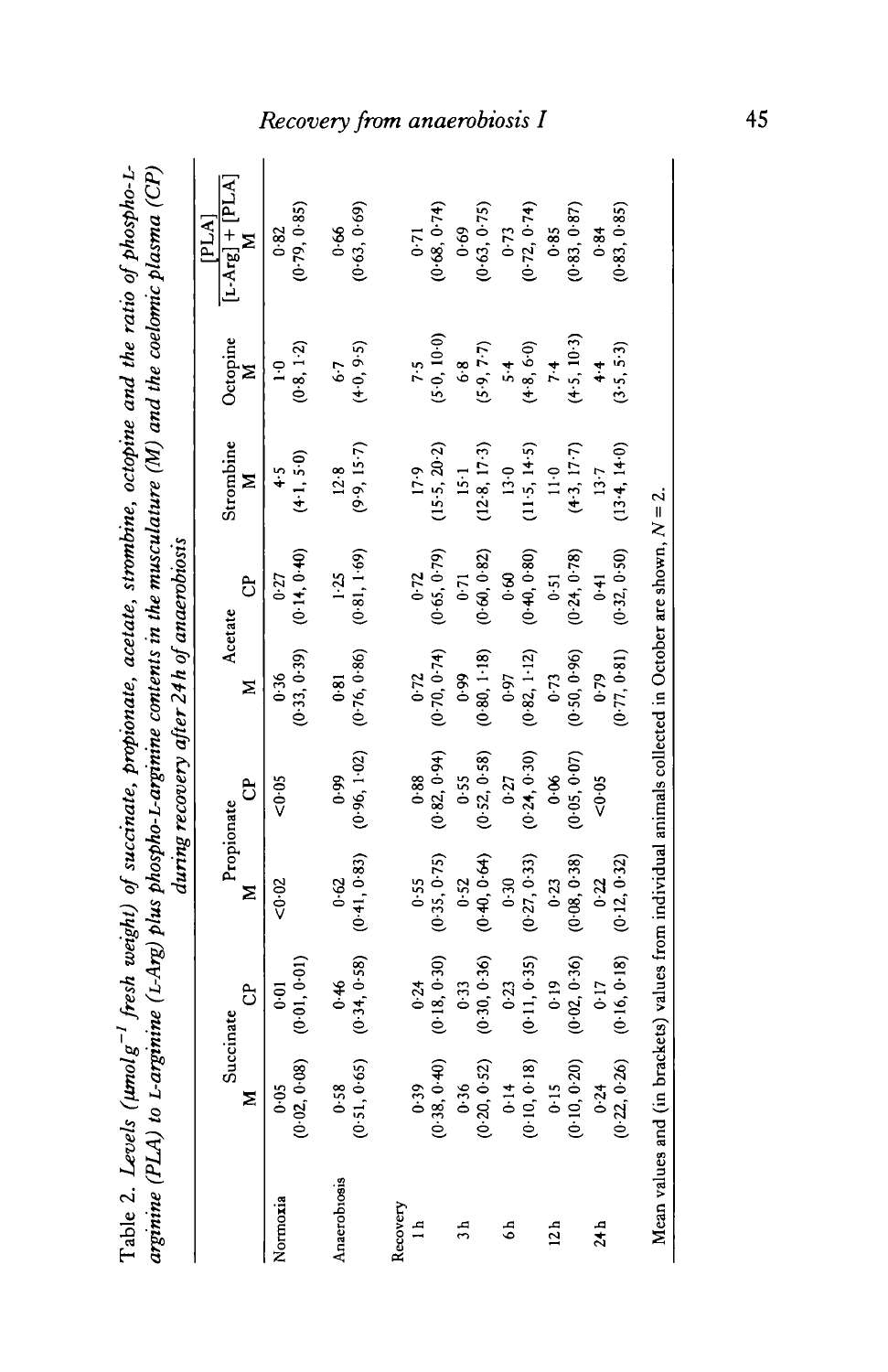after 12h of anaerobiosis, Gade & Meinardus, 1981). That *Sipunculus nudus* is highly adapted to anaerobiosis is demonstrated, however, by the fact that under the experimental conditions applied, the adenylate concentrations and the energy charge were not affected by hypoxia (cf. Pörtner *et al.* 1984). This may be due to the high phosphagen content in the body wall which amounts to 33  $\mu$ molg<sup>-1</sup> wet weight as compared to  $9 \mu$ molg<sup>-1</sup> in the body wall of *Arenicola marina* (Portner *et al.* 1979),  $4-10 \mu$ molg<sup>-1</sup> in the muscle tissue of *Mytilus edulis* (Zurburg *et al.* 1982), and  $6-10 \mu$ molg<sup>-1</sup> wet weight in the foot muscle of *Cardium edule* (Gade & Meinardus, 1981). This quantity represents a high 'buffering capacity' for maintenance of a high concentration of ATP (Wilson, Nishiki & Erecinska, 1981). Similar amounts of phosphagen have been observed in anaerobically performing musculature of species exhibiting bursts of activity (cf. Beis & Newsholme, 1975). This finding, and also the non-permanent character of the burrow, support the picture of a temporarily mobile species relying on anaerobic sources of energy. The quick initiation of the replenishment of the phosphagen may have been enabled by the immediate oxygen uptake of the animals during early recovery, the  $P_{O_2}$  in the coelomic fluid already being near 40Torr after 1 h (Portner *et al.* 1986).

Of the substrates metabolized during anaerobiosis, only aspartate was analysed. The aspartate pool was replenished after  $6-12h$  of recovery, possibly by using succinate and propionate as precursors, malate being transiently elevated in concentration as an intermediate of aspartate synthesis. It is possible, however, that the elevation of the concentration of malate represents a high spin of the citric acid cycle during initial recovery. In the same experiments an increase of  $P_{CO}$ , was observed which is probably due to the repayment of an oxygen debt (Pörtner *et al.* 1986) and implies a transient increase of the aerobic metabolic rate including an enhanced turnover in the Krebs cycle.

The time course of disposal of each of the different end-products during recovery was different. In March animals, succinate concentrations fell quickly during 3-6 h of recovery in the muscle tissue and the coelomic fluid. Octopine, which was low in concentration, was also rapidly metabolized. Propionate clearance was more rapid in the coelomic plasma than in the muscle tissue, possibly because propionate was taken up from the plasma by the tissues. Acetate accumulated significantly only in the coelomic fluid of March animals, but its content was found to increase in muscle tissues and coelomic fluid of October animals. In general, higher amounts of acetate and especially of octopine and strombine were found in October specimens after 24 h of anaerobiosis. Acetate formation, therefore, seems to be important only in animals which, depending on the season, have high metabolic rates. Seasonal changes in acetate formation were also observed by Kluytmans, Zandee, Zurburg & Pieters (1980) for *Mytilus edulis.* Since the higher metabolic rate in October as compared to March animals obviously means an increased flux through the Embden-Meyerhof pathway rather than through the succinate—propionate pathway, acetate formation may require an increased delivery of glycolytic pyruvate (cf. Portner *et al.* 1984, fig. 1). During recovery, disposal of acetate was even more time-consuming than the reversal of propionate accumulation.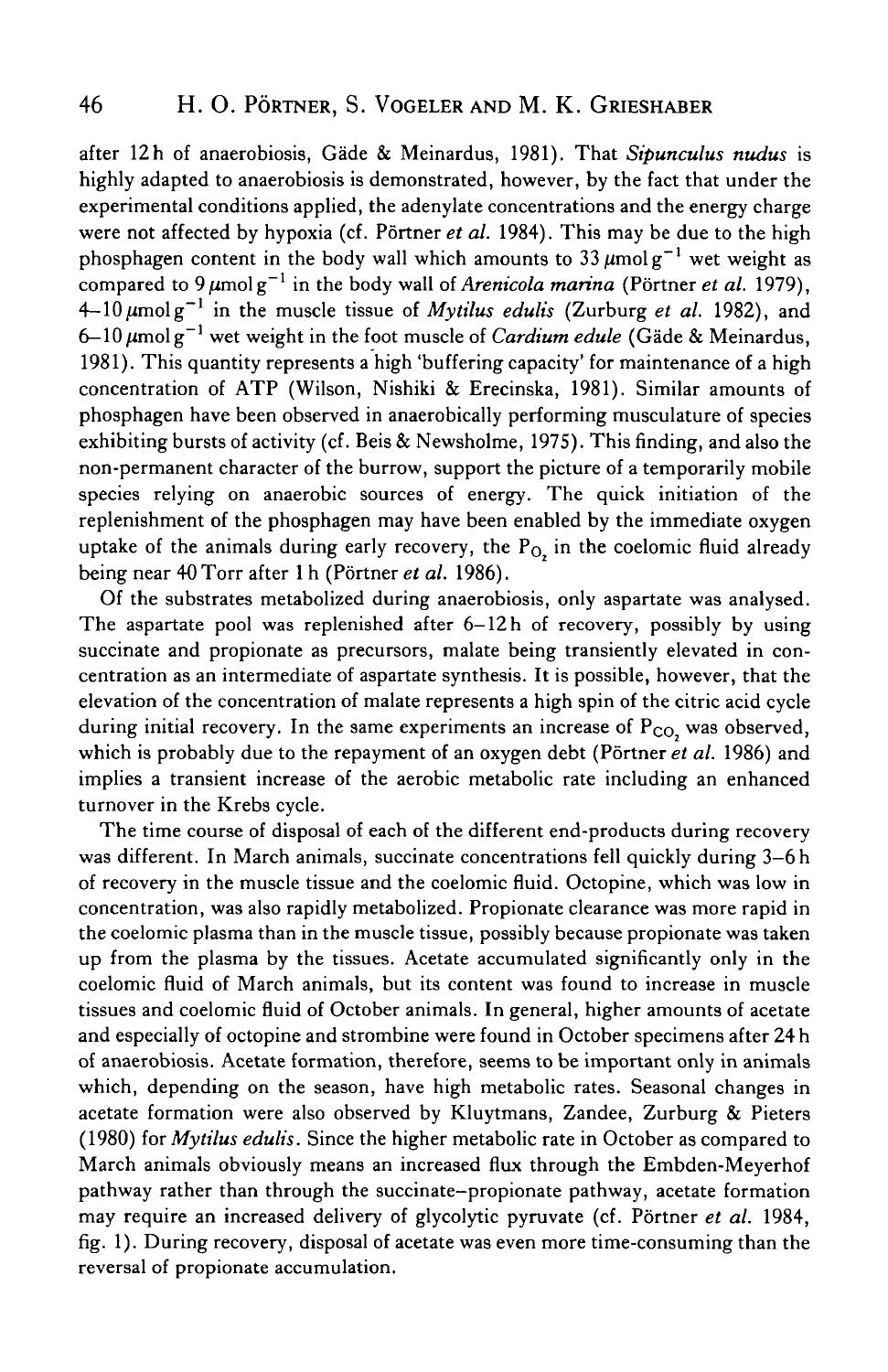Alanine levels were low in control animals in the present study (sum of  $L +$ D-alanine:  $0.9 \pm 0.3 \,\mu$ molg $^{-1}$  fresh weight) compared with the values reported by Pörtner *et al.* (1984) (6·9  $\pm$  3·3  $\mu$ molg<sup>-1</sup> fresh weight). In contrast to the results of Pörtner *et al.* (1984), the amount of accumulated alanine exceeded the amount of degraded aspartate three to four times without being reduced by alanopine formation. For this reason, transamination (cf. Felbeck, 1980) cannot be the exclusive mechanism of alanine production during anaerobiosis in *Sipunculus nudus.* Reductive amination of pyruvate (cf. de Zwaan & van Marrewijk, 1973; Zurburg & de Zwaan, 1981), and thereby elimination of ammonia, is another mechanism to be considered. Since the amount of alanine formed during the present experiments  $(1.8 \mu \text{mol g}^{-1}$  fresh weight,  $P < 0.01$ ) exceeded the amount of alanine formed during the experiments of Pörtner et al. (1984) (1  $\mu$ molg<sup>-1</sup> fresh weight, insignificant change) the situation may well be as in *Mytilus edulis,* where an inverse correlation was found between alanine concentration and alanine accumulation depending on the season (Kluytmans *et al.* 1980).

In control animals, D-alanine was present in only slightly smaller amounts than L-alanine (Fig. 3). During anaerobiosis, it was mainly L-alanine that accumulated. Previous studies have observed higher equimolar concentrations of both L- and D-alanine throughout anaerobiosis (Portner, 1982). In *Arenicola marina,* slightly higher concentrations of L-alanine were found, with isomer ratios remaining unchanged during anaerobiosis (Schottler, Wienhausen & Westermann, 1984). In the present study, L-alanine seemed to be converted to D-alanine during recovery (Fig. 3), probably by the action of alanine racemase, which, from previous studies (Portner, 1982) and from control values and values after 24 h of recovery, may be assumed to possess an equilibrium constant close to unity (as was demonstrated also for bivalve molluscs, Matsushima, Katayama, Yamada & Kado, 1984). A delayed conversion of L- to D-alanine during anaerobiosis could be caused by a low concentration or by a high  $K<sub>m</sub>$  for L-alanine of this enzyme and would indicate that L-alanine is an intermediate of D-alanine formation during anaerobiosis.

Like alanine and unlike octopine in March animals, strombine concentration did not change significantly during 24 h of recovery. A delayed metabolism of strombine during recovery could be attributed to the apparent  $K<sub>m</sub>$  for strombine (13 mmol  $1<sup>-1</sup>$ ) of strombine dehydrogenase from *Sipunculus nudus,* which is considerably higher than the  $K<sub>m</sub>$  of octopine dehydrogenase for octopine (0.6 mmol  $1^{-1}$ ; U. Kreutzer, personal communication). In *My tilus edulis,* the apparent *Km* of strombine dehydrogenase for strombine is  $2.4 \text{ mmol}^{-1}$  (de Zwaan & Dando, 1984), which may explain why strombine is metabolized during 24h of recovery in Mytilus edulis (after 24 h of anaerobiosis, de Zwaan *et al.* 1983), whereas it is not metabolized during this period in *Sipunculus nudus.* For two reasons, the oxidation of strombine after long periods of anaerobiosis (e.g. during spring tides) could be of lower priority for the animals. First, the osmolarity of the cell water is not affected by opine synthesis, since accumulated pyruvate by condensation stoichiometrically reduces the amount of amino acids present. Secondly, concentrations of glycine as a substrate of strombine dehydrogenase are not limiting for further strombine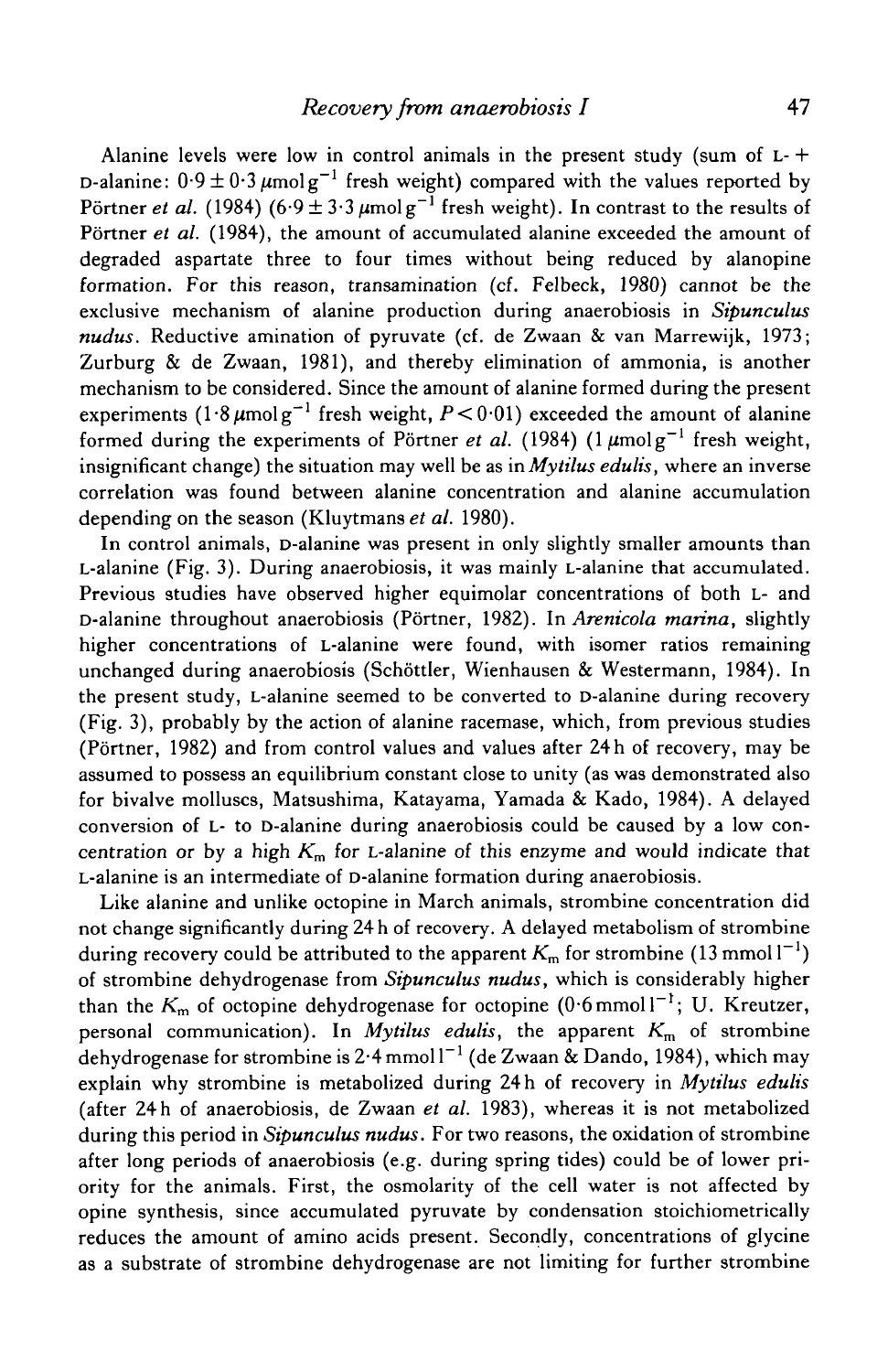formation (180  $\mu$ molg $^{-1}$  wet weight, Pörtner *et al*. 1984). Octopine degradation may be more important than strombine oxidation, since arginine is involved in phospho-L-arginine synthesis.

In October animals, considerably higher amounts of both strombine and octopine were accumulated during anaerobiosis. This seasonal influence was remarkable despite a constant temperature of 15°C maintained throughout all experiments. During environmental hypoxia, octopine probably only becomes important compared to strombine when the glycolytic rate is high enough. Consistent with this assumption, octopine formation also becomes involved when, during muscular activity, the animals increase their glycolytic rate to a far higher extent than during environmental hypoxia (Pörtner et al. 1984).

In October animals, strombine may have accumulated during initial recovery, thus indicating a high energy demand which could not be met by aerobic metabolism alone. The energy demand was highest during the first hours of recovery. This is also indicated by the increase of  $P_{CO_2}$  due to the repayment of an oxygen debt (Pörtner *et al.* 1986). An increase in the concentrations of glycolytic end-products during recovery from environmental anaerobiosis was also described by Eberlee, Storey & Storey (1983), Nicchita & Ellington (1983) and de Zwaan *et al.* (1983) for marine bivalves. It is also pronounced in active species during recovery from muscular exercise, e.g. in *Chlamys opercularis* (Grieshaber, 1978) or *Crangon crangon* (Onnen & Zebe, 1983). In *Sipunculus nudus,* the involvement of strombine in energy production during recovery seems to depend on the metabolic rate of the animals during different seasons. In the experiment with October animals, not only strombine but also octopine concentrations remained elevated during 24 h of recovery. Obviously, the period required for metabolic recovery is prolonged when the energy demand is high during anaerobiosis.

Generally, the period of metabolic recovery is longer in *Sipunculus nudus* than in, for example, *Arenicola marina orMytilus edulis,* which are exposed to longer periods of low tide (Portner *et al.* 1979; *Zurburg etal.* 1982; Siegmund, Grieshaber, Reitze & Zebe, 1985). This difference in the duration of recovery may be linked to the fact that, in the intertidal zone, *Sipunculus nudus* is only found near the low-water line. By shortening the period of exposure to hypoxia, this species obviously avoids excessive metabolic changes, which, as demonstrated above, take longer to be reversed and may even increase the length of the recovery period above a critical limit.

The authors wish to thank C. Loh for technical assistance and S. Morris for critically reading the manuscript. Supported by Deutsche Forschungsgemeinschaft Gr 456/9.

#### REFERENCES

BEIS, J. & NEWSHOLME, E. A. (1975). The contents of adenine nucleotides, phosphagens and some glycolytic intermediates in resting muscles from vertebrates and invertebrates. *Biochem. J.* **152,** 23-32.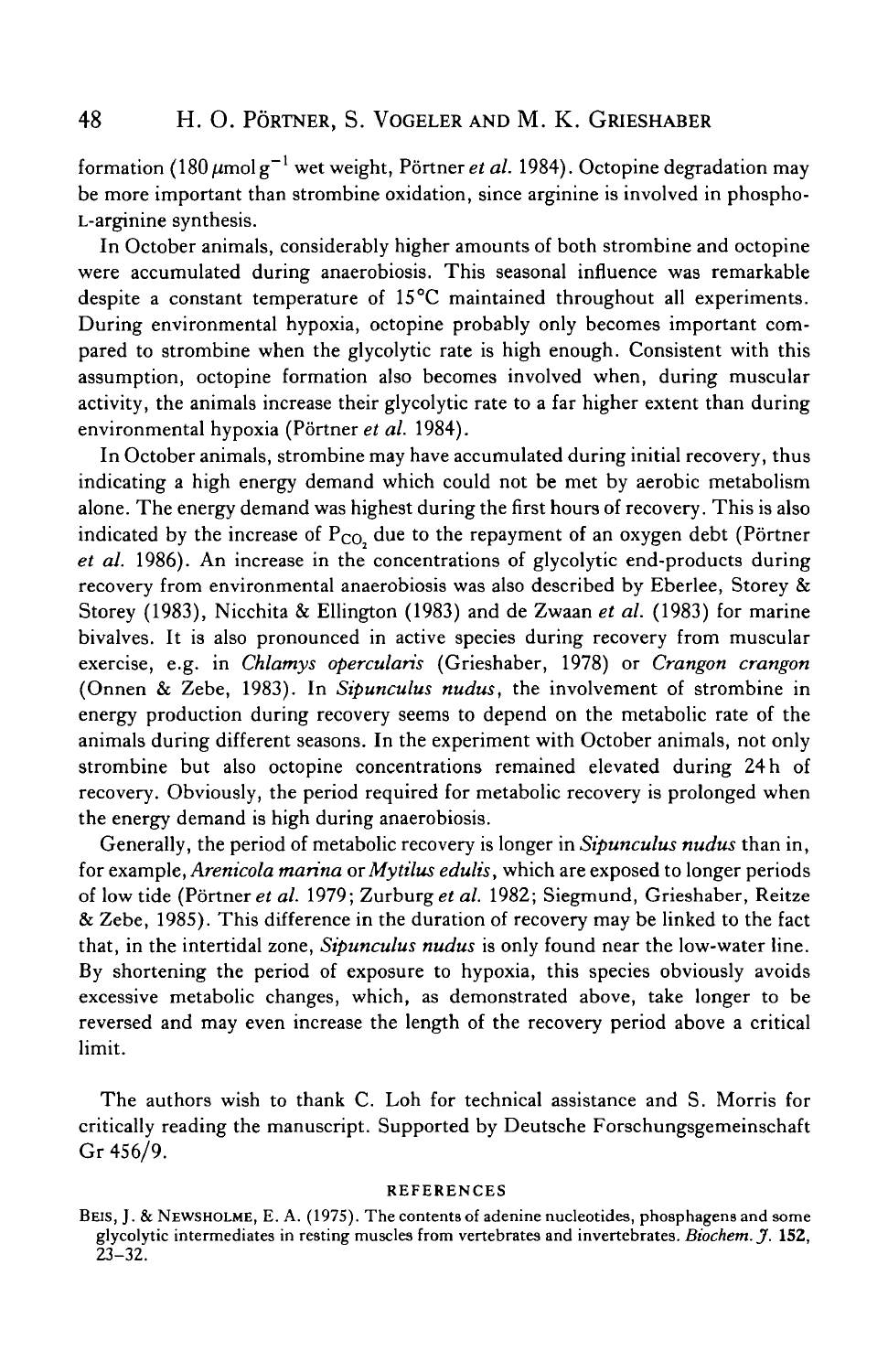- BERGMEYER, H. U. (1974). Methoden der Enzymatischen Analyse. 3. Aufl. Bd. II, pp. 1171-2353. Weinheim: Verlag Chemie.
- DE ZWAAN, A., DE BONT, A. M. T., ZURBURG, W., BAYNE, B. L. & LIVINGSTONE, D. R. (1983). On the role of strombine formation in the energy metabolism of adductor muscle of a sessile bivalve. *J. comp. Physiol.* 149B, 557-563.
- DE ZWAAN, A. & DANDO, P. R. (1984). Phosphoenolpyruvate-pyruvate metabolism in bivalve molluscs. *Molec. Physiol.* 5, 285-310.
- DE ZWAAN, A. & VAN MARREWUK, W. J. A. (1973). Anaerobic glucose degradation in the sea mussel *Mytilus edulis* L. *Comp. Biochem. Physiol.* 44B, 429-439.
- DE ZWAAN, A. & WUSMAN, T. C. M. (1976). Anaerobic metabolism in Bivalvia (Mollucsa). *Comp. Biochem. Physiol.* S4B, 313-324.
- EBERLEE, J. C., STOREY, J. M. & STOREY, K. B. (1983). Anaerobiosis, recovery from anoxia, and the role of strombine and alanopine in the oyster *Crassostrea virginica. Can. jf. Zool.* 61, 2682-2687.
- ELLINGTON, W. R. (1983). The recovery from anaerobic metabolism in invertebrates.^, *exp. Zool.* 228,431-444.
- FELBECK, H. (1980). Investigations on the role of the amino acids in anaerobic metabolism of the lugworm *Arenicola marina L.jf. comp. Physiol.* 137B, 183-192.
- GADE, G. & MEINARDUS, G. (1981). Anaerobic metabolism of the common cockle *Cardium edule.* V. Changes in the level of metabolites in the foot during aerobic recovery after anoxia. *Mar. Biol.* 65, 113-116.
- GRIESHABER, M. (1978). Breakdown and formation of high energy phosphates and octopine in the adductor muscle of the scallop, *Chlamys opercularis* (L.), during escape swimming and recovery. J. *comp. Physiol.* 126B, 269-276.
- GRIESHABER, M. K. (1982). Metabolic regulation of energy metabolism. In *Exogenous and Endogenous Influences on Metabolic and Neural Control* (ed. A. D. F. Addink & N. Spronk), pp. 225-242. Oxford, New York: Pergamon Press.
- GRIESHABER, M., KRONIG, E. & KOORMANN, R. (1978). A photometric estimation of phospho-Larginine, arginine and octopine using homogeneous octopine dehydrogenase isozyme 2 from the squid, *Loligo vulgaris* Lam. *Hoppe Seyler's Z. physiol. Chem.* 359, 133-136.
- HERUBEL, M. A. (1907). Recherches sur les sipunculides. *Mém. Soc. zool. Fr.* 20, 107-418.
- HYMAN, L. H. (1959). The protostomatous coelomates phylum Sipunculida. In The *Invertebrates,* vol. 5 (ed. L. H. Hyman), pp. 610-696. New York: McGraw Hill Book Company.
- KLUYTMANS, J. H., ZANDEE, D. I., ZURBURG, W. & PIETERS, H. (1980). The influence of seasonal changes on energy metabolism *inMytilus edulis* (L.). III. Anaerobic energy metabolism. *Comp. Biochem. Physiol.* 67B, 307-315.
- LIVINGSTONE, D. R. (1982). Energy production in the muscle tissues of different kinds of molluscs. In *Exogenous and Endogenous Influences on Metabolic and Neural Control* (ed. A. D. F. Addink & N. Spronk), pp. 257-274. Oxford, New York: Pergamon Press.
- MATSUSHIMA, O., KATAYAMA, H., YAMADA, K. & KADO, Y. (1984). Occurrence of free D-alanine and alanine racemase activity in bivalve molluscs with special reference to intracellular osmoregulation. *Mar. biol. Lett.* 5, 217-225.
- MICHAL, G., BEUTLER, H. O., LANG, G. & GUENTER, U. (1976). Enzymatic determination of succinic acid in foodstuffs. *Z. anal. Chem.* 279, 137-138.
- NICCHITA, C. V. & ELLINGTON, W. R. (1983). Energy metabolism during air exposure and recovery in the high intertidal bivalve mollucs *Geukensia demissa granosissima* and the subtidal bivalve mollusc *Modiolus squamosus. Biol. Bull. mar. biol. Lab., Woods Hole* 165, 708-722.
- ONNEN, T. & ZEBE, E. (1983). Energy metabolism in the tail muscles of the shrimp *Crangon crangon* during work and subsequent recovery. *Comp. Biochem. Physiol.* 74A, 833-838.
- PORTNER, H. O. (1982). Biochemische und physiologische Anpassungen an das Leben im marinen Sediment: Untersuchungen am Spritzwurm *Sipunculus nudus* L. Dissertation, Universitat Düsseldorf.
- PÖRTNER, H. O., KREUTZER, U., SIEGMUND, B., HEISLER, N. & GRIESHABER, M. K. (1984). Metabolic adaptation of the intertidal worm *Sipunculus nudus* to functional and environmental hypoxia. *Mar. Biol.* 79, 237-247.